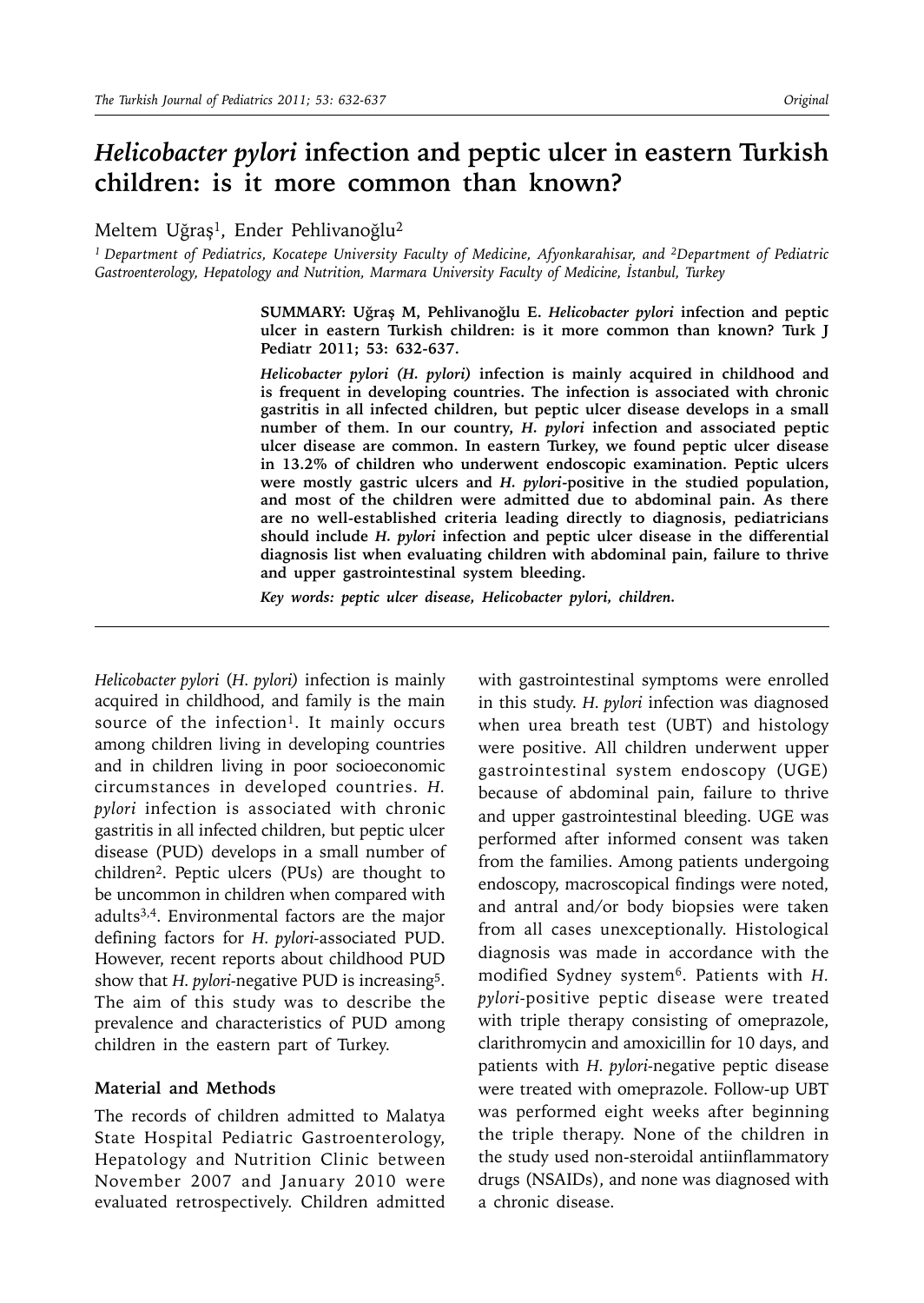## *Statistical Analysis*

Patient demographics were analyzed using the Statistical Package for the Social Sciences (SPSS) 13.0.

## **Results**

A total of 357 children (149 boys, 208 girls) with a mean age of  $11.5 \pm 2.6$  years were included in the study. The major complaints of the children were abdominal pain, epigastric pain, heartburn, pyrosis and/or belching, failure to thrive, and upper gastrointestinal system bleeding. One hundred eighty-six (52.1%) of them had family members with gastrointestinal complaints. All children underwent UGE.

*H. pylori* status of the children: UBT was performed in 340 children (17 could not do the test due to technical problems), and was negative in 33 children. After Sydney classification, 9 of these children were found to have *H. pylori-*positive gastritis. Among the UBT-positive children, 14 were found to be *H. pylori-*negative with Sydney classification.

The most common symptom was abdominal pain. There were only 4 children with upper gastrointestinal system bleeding, and all of them had nodular gastritis and gastric ulcers with positive *H. pylori*.

The most common finding on endoscopy was nodular gastritis (59.6%). The other endoscopic findings were esophagitis (10.6%), pangastritis (10.6%), flask lower esophageal sphincter (6.4%), and flat duodenal folds (4.2%).

Ulcers were detected in 47 patients (13.2%) (29 girls [61.7%], 18 boys [38.3%]; median age: 14 years, range: 8-17 years). Twenty-seven patients had gastric (57.4%) and 13 had duodenal (27.7%) ulcers, and 7 (14.9%) had both gastric and duodenal ulcers. Among 27 children with gastric ulcers, 23 (85.2%) were *H. pylori-*positive

and 4 (14.8%) were *H. pylori-*negative. Of 13 patients with duodenal ulcers, 10 (76.9%) were *H. pylori-*positive and 3 (23.1%) were *H. pylori-* negative. In 7 children having both gastric and duodenal ulcers, 5 (71.4%) were *H. pylori-*positive and 2 (28.6%) were *H. pylori*negative. *H. pylori-*negative ulcers were seen in 9 (19.1%) children (5 boys, 4 girls)*. H. pylori* status of the children and ulcer distribution are shown in Table I and Table II.

All patients with PUD were planned to undergo a follow-up UGE, but only 12 families approved the procedure. The rest of the *H. pylori-*positive ulcer patients were followed with UBT and symptoms. Two patients had normal endoscopic findings, but pathology revealed that *H. pylori* gastritis was not eradicated. Family screening with UBT showed that the mother, father and older sister were *H. pylori-*positive. The family members were consulted to the Gastroenterology Department and the whole family including our patients took *H. pylori* eradication treatment at the same time. The remaining 10 patients undergoing follow-up UGE had normal endoscopic and histological results.

Among *H. pylori-*positive children, all but 4 were eradicated after triple therapy regimen. Thus, a second regimen with additive metronidazole and switch to esomeprazole was administered to the cases with positive follow-up UBT. The follow-up was made by endoscopy in 2 patients and UBT in the other 2 patients. Two children were found to be *H. pylori-*negative with UBT. The 2 children undergoing UGE had no ulcers macroscopically but were not eradicated. *H. pylori-*negative children with PUs were succesfully treated with proton pump inhibitor (PPI) treatment.

Pathological examination showed that 2 children had intestinal metaplasia; both of

|                            | n  | Age<br>$mean \pm SD$       | H. pylori-positive<br>$n \ (\%)$ | H.pylori-negative<br>$n \ (\%)$ |
|----------------------------|----|----------------------------|----------------------------------|---------------------------------|
| Gastric ulcer              | 27 | $12.5 \pm 2.4$<br>$(8-16)$ | 23 (85.2%)                       | $4(14.8\%)$                     |
| Duodenal ulcer             | 13 | $12.1 \pm 2.1$<br>$(8-15)$ | 10 (76.9%)                       | $3(23.1\%)$                     |
| Gastric+duodenal<br>ulcers |    | $12.1 \pm 2.0$<br>$(9-15)$ | $5(71.4\%)$                      | 2 $(28.6\%)$                    |

**Table I**. *H. pylori* Status among Children with Peptic Ulcer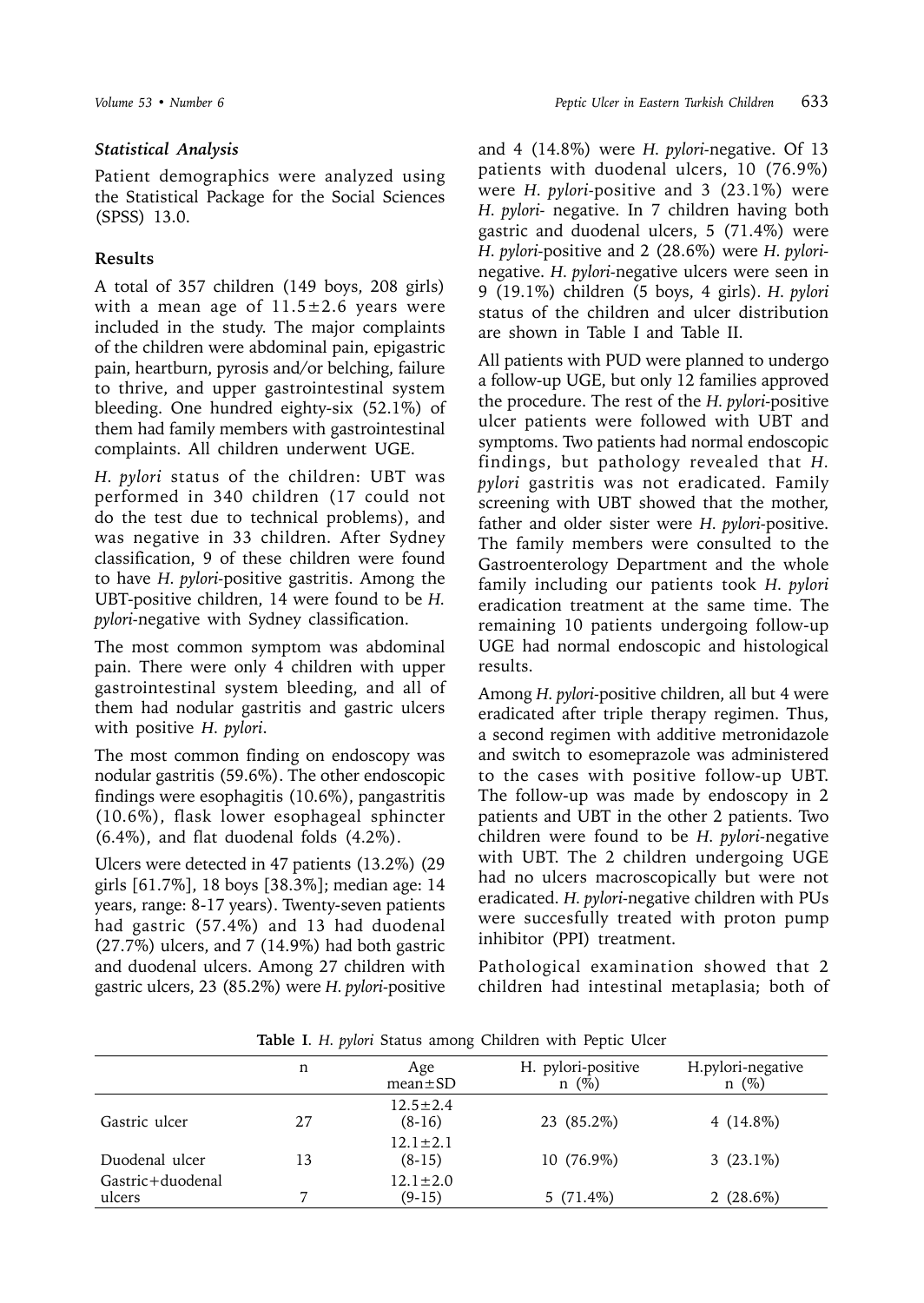

**Table II.** Overall Results of the Study

them were *H. pylori-*positive and had gastritis as well. Follow-up endoscopies were found to be normal. No patient had gastric atrophy.

There were 47 PUD cases in the study, and 9 of those were *H. pylori-*negative. Among these children, none had celiac disease, inflammatory bowel disease, NSAID or steroid use, or any chronic illness. We suggest these cases remain as idiopathic ulcer.

## **Discussion**

This study revealed a considerably high ratio of PU among children in a developing country. Almost three-fourths of PUD cases were *H. pylori-*positive. The prevalence of *H. pylori* among asymptomatic Japanese children was reported between 7.6% and 19.5%7. The prevalence of *H. pylori* in Turkish children is shown to be higher than in industrialized countries. The seroprevalence of *H. pylori* among children was reported to be 53% in western<sup>8</sup> and 64.4% in eastern Turkey<sup>9</sup>. In a recent study, the seroprevalence of *H. pylori* among students in the capital city of Turkey was reported as 78.5% in 1990 and 66.3% in 200010. According to factors such as crowded living, large sibship size and low socioeconomic lifestyles, *H. pylori* infection is highly seen among Turkish children. These factors and results are compatible with the high incidence of *H. pylori-*positive ulcers in our study population.

There are different reports about PUD in children from different parts of the world (Table III) $11-20$ . These reports are discussed in this paragraph. The PUD ratio varies between countries from 1.8% to 19.5%<sup>13,16</sup>. Tam et al.<sup>18</sup> analyzed the differences between *H. pylori*positive and *H. pylori-*negative ulcers among Chinese children. They overviewed 43 primary PU cases retrospectively and observed that boys and older children were more likely to have *H. pylori-*positive ulcers. Ulcer recurrence was more common among the *H. pylori-*negative group. Egbaria et al.17 retrospectively studied 751 children undergoing UGE. They detected 51 children (6.8%) with ulcer and 118 children (15.7%) with erosions. PUD distribution was 21 gastric (11 *H. pylori-*positive), 26 duodenal (14 *H. pylori-*positive) and 4 gastric+duodenal (3 *H. pylori-*positive). The authors showed that non-*H. pylori* ulcer and erosions were secondary to systemic diseases, and the rest of the group remained idiopathic.

A multicentric European study (PERTH study) provided information on the prevalence of PU in *H. pylori*-infected European children<sup>21</sup>. Among 518 children from different European countries, 12.1% had PUD. This rather high ratio is attributed to the fact that 102 children were added from Russia, where a high prevalence of PU is reported. The highest PUD ratio in children is reported from Japan, as  $19.5\%$ <sup>16</sup>.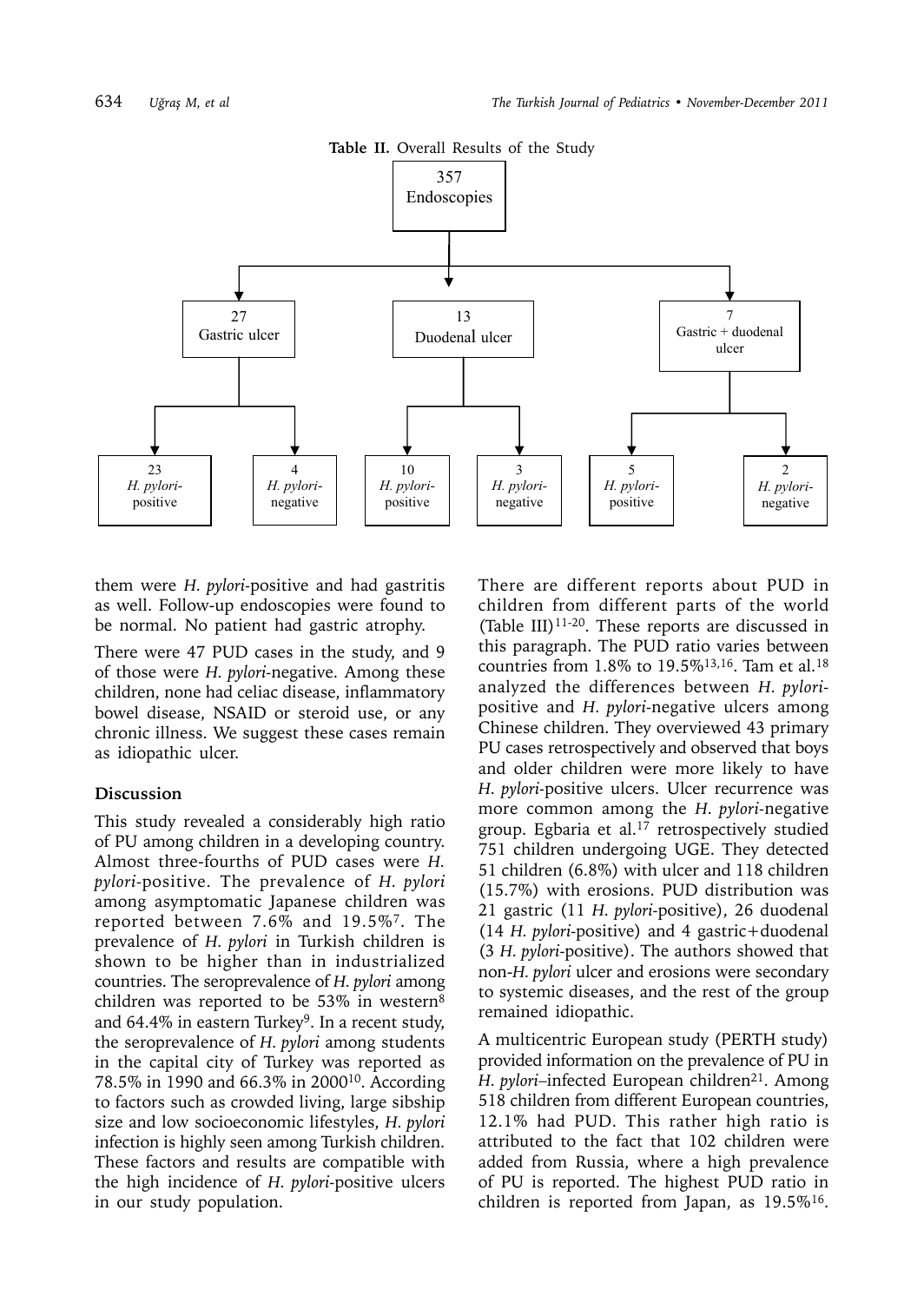| Country, year      | No. of      | Gastric ulcer | Duodenal ulcer | Gastric and     | PUD number   | Ref. |  |  |  |
|--------------------|-------------|---------------|----------------|-----------------|--------------|------|--|--|--|
|                    | endoscopies | and ratio     | and ratio      | duodenal ulcer/ | and ratio    | no   |  |  |  |
|                    |             |               |                | ratio           |              |      |  |  |  |
| Australia, 1993    | 227         | 3             | 9              | 0               | $12 / 5.3\%$ | 11   |  |  |  |
| Greece, 2001       | 2550        | 10            | 42             |                 | $52 / 2.0\%$ | 12   |  |  |  |
| USA, 2001          | 622         | 3             | 10             |                 | $11 / 1.8\%$ | 13   |  |  |  |
| Turkey, 2002       | 324         | *             | *              |                 | $8 / 2.5\%$  | 14   |  |  |  |
| Saudi Arabia, 2004 | 521         | 4             | 20             |                 | $24 / 4.6\%$ | 15   |  |  |  |
| Japan, 2004        | 732         | 43            | 100            | $\Omega$        | 143 / 19.5%  | 16   |  |  |  |
| Israel, 2008       | 751         | 21            | 26             | 4               | $51 / 6.8\%$ | 17   |  |  |  |
| China, 2009        | 619         | 6             | 37             | $\Omega$        | $43 / 6.9\%$ | 18   |  |  |  |
| Taiwan, 2010       | 1234        | 27            | 40             | 0               | $67 / 5.4\%$ | 19   |  |  |  |
| USA, 2010          | 805         | 8             | 11             |                 | ′ NA<br>19   | 20   |  |  |  |

**Table III**. Studies Reporting Peptic Ulcer in Children

\*: not mentioned

In that study, one-third of patients with PUD had duodenal ulcers. The authors suggested *H. pylori* as the most important causal factor for the development of duodenal ulcer in childhood. In a very recent study made among 51 children, 6 had gastric ulcer and 11 had duodenal ulcers. All children with gastric ulcer and 10 of 11 duodenal ulcer patients were *H. pylori-*positive. *H. pylori* by 16S rDNA and cagA polymerase chain reaction (PCR) was found significantly higher in children with ulcer compared with normal children20. In our study, the PUD ratio was 13.2%, and most of children with gastric or duodenal ulcers were *H. pylori-*positive. The non-*H. pylori* ulcer patients in our population did not have chronic systemic diseases or NSAID use. This is not consistent with the other studies explained above.

Nodularity seen endoscopically is a reflection of the presence of lymphoid follicles in the gastric antrum. In a study from Turkey, antral nodularity was detected in 64.7% of symptomatic *H. pylori-positive children<sup>22</sup>. Bahú* Mda et al.23 reported the specificity of antral nodularity as 98.5% and positive predictive value as 91.5% in the diagnosis of *H. pylori* infection. Antral nodularity was found in 68.3% of the patients undergoing UGE in the present study. The present study is consistent with the notion that the formation of these lymphoid follicles is a specific reaction to *H. pylori* infection in the stomach and that nodular gastritis is the most common presentation of *H. pylori* gastritis in childhood.

There is no established clinical presentation of patients, but most children with PUD have abdominal pain. It is known that in non-ulcerdyspeptic *H. pylori-*infected children, there is no specific characteristic symptom24. In a recent prospective multicentric study from Europe, the frequency of ulcers or erosions among children referred for upper endoscopy was investigated<sup>25</sup>. The most common complaints of the children were epigastric tenderness, pain awakening the child at night, hematemesis, melena, and weight stagnation, so these can be considered as significant risk factors for ulcers or erosions. In the present study, the most common complaint was abdominal pain and failure to thrive.

*H. pylori-*positive ulcers in children share some features with those in adults - they occur more frequently in older children and in males, and the recurrence rate is low if the infection is eradicated<sup>18</sup>. The present study produced different results, in that the *H. pylori-*positive children were younger and dominantly female and the male/female ratio was 0.88. *H. pylori*negative ulcers are reported in younger children with a similar male-female prevalence. The female dominance and younger age of *H. pylori-*positive ulcers may be attributed to some factors: a) The mean age range was narrow, so the groups had a close age range, and b) most of the children undergoing UGE were female, which may have had a negative influence on the gender distribution of ulcer diseases.

Large case series of PU were reported from Japan and Israel. Kato et al.<sup>16</sup> and Egbaria et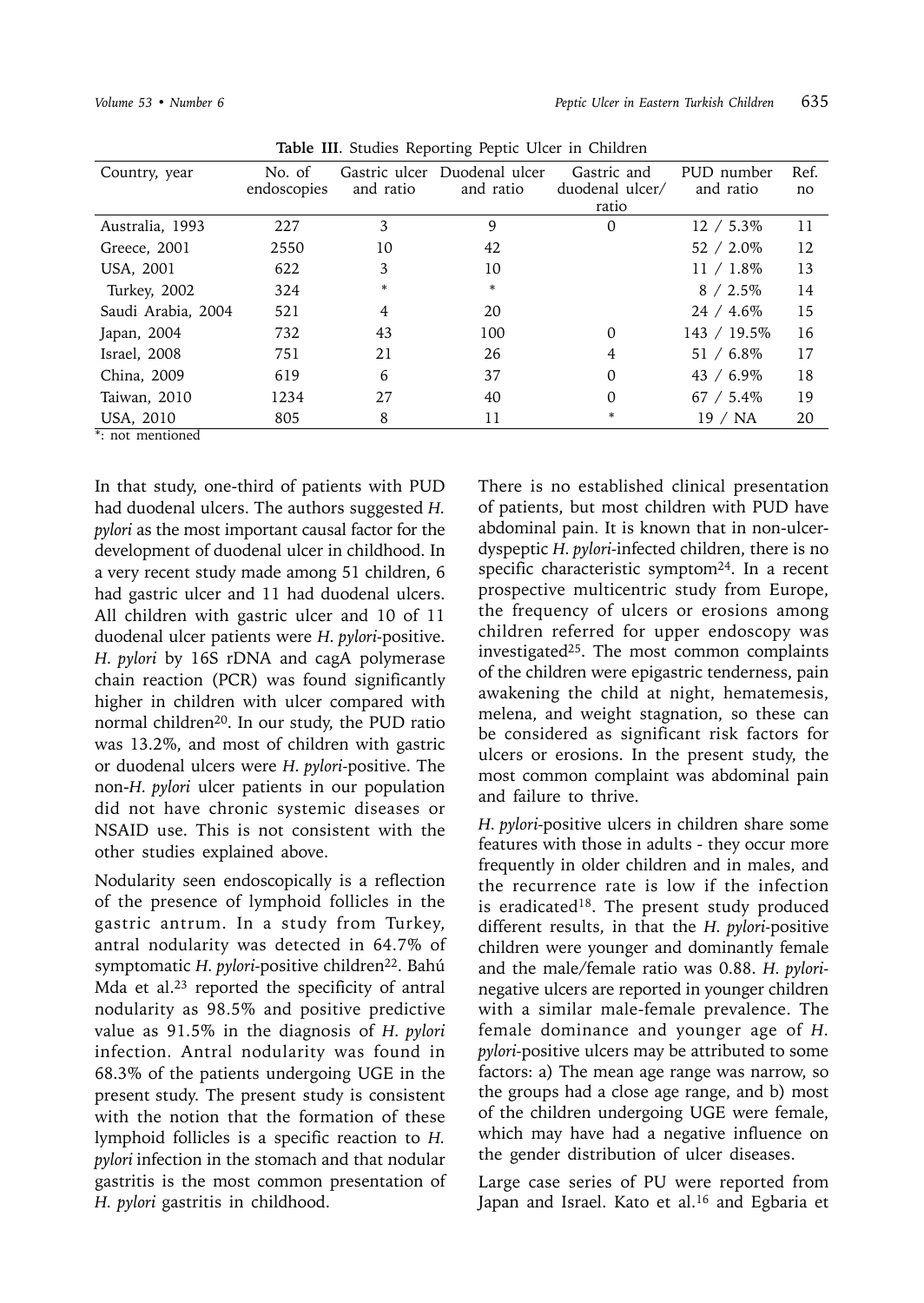al.17 reported 19.5% and 6.8% PUD among 732 and 751 UGEs, respectively. In the presented study, we performed 357 UGEs, and found PUD as 13.2%. The number of patients with erosions was not included in the number of ulcers in our study, which would increase the ratio. Although the number of endoscopies was almost half of both the other studies, the PU prevalence was similar. Accordingly, we may suggest that PUD is more common than in the other countries.

The present study has some limitations. The population studied was not a general pediatric population, but rather patients referred for upper endoscopy to the pediatric gastroenterology division, and most of them had positive UBT results. This may have influenced the high PU ratio. The children who underwent upper endoscopy were generally adolescents and females, so this affects the age and sex distribution. Generally, as children with abdominal pain are referred to our division, this caused the majority of patient complaints as well.

In conclusion, the results of this study indicate a high frequency of PUD among children from a developing country. *H. pylori-*positive ulcers are seen among children in the second decade of their lives. The authors suggest that the high incidence of *H. pylori* infection in Turkey may affect the frequency of PUD. Thus, proper eradication and follow-up are very important in childhood PUD for clinical improvement and preventing long-term complications.

#### **REFERENCES**

- 1. Roma E, Panayiotou J, Pachoula J, Kafritsa Y. Intrafamilial spread of Helicobacter pylori infection in Greece. J Clin Gastroenterol 2009; 43: 711-715.
- 2. Drumm B, Koletzko S, Oderda G. Helicobacter pylori infection in children: a consensus statement. European Paediatric Task Force on Helicobacter pylori. J Pediatr Gastroenterol Nutr 2000; 30: 207-213.
- 3. Gold BD, Goodman K. Helicobacter pylori infection in children: to test or not to test…what is the evidence? J Pediatr 2000; 136: 714-716.
- 4. Jones NL, Sherman PM. Approaching Helicobacter pylori infection in children: level 1 evidence at last and a word of caution. J Pediatr 2001; 139: 622-623.
- 5. Oderda G, Mura S, Valori A, Brustia R. Idiopathic peptic ulcers in children. J Pediatr Gastroenterol Nutr 2009; 48: 268-270.
- 6. Dixon MF, Genta RM, Yardley JH, Correa P. Classification and grading of gastritis. The updated Sydney system. Am J Surg Pathol 1996; 20: 1161-1181.

636 *Uğraş M, et al The Turkish Journal of Pediatrics • November-December 2011*

- 7. Kato S, Okamoto H, Nishino Y, Oyake Y, Nakazato Y. Helicobacter pylori and TT virus prevalence in Japanese children. J Gastroenterol 2003; 38: 1126-1130.
- 8. Altuglu I, Sayiner AA, Ozacar T, Egemen A, Bilgic A. Seroprevalence of Helicobacter pylori in a pediatric population. Turk J Pediatr 2001; 43: 125-127.
- 9. Selimoglu MA, Ertekin V, Inandi T. Seroepidemiology of Helicobacter pylori infection in children living in eastern Turkey. Pediatr Int 2002; 44: 666-669.
- 10. Ozden A, Bozdayi G, Ozkan M, Kose KS. Changes in the seroepidemiological pattern of Helicobacter pylori infection over the last 10 years in Turkey. Turk J Gastroenterol 2004; 15: 156-158.
- 11. Mitchell HM, Bohane TD, Tobias V, et al. Helicobacter pylori infection in children: potential clues to pathogenesis. J Pediatr Gastroenterol Nutr 1993; 16: 120-125.
- 12. Roma E, Kafritsa Y, Panayiotou J, Liakou R. Is peptic ulcer a common cause of upper gastrointestinal symptoms? Eur J Pediatr 2001; 160: 497-500.
- 13. Elitsur Y, Lawrence Z. Non-Helicobacter pylori related duodenal ulcer disease in children. Helicobacter 2001; 6: 239-243.
- 14. Demir H, Gurakan F, Ozen H, Saltik IN, Yuce A. Peptic ulcer disease in children without Helicobacter pylori. Helicobacter 2002; 7: 111.
- 15. Mouzan MI, Abdullah AM. Peptic ulcer disease in children and adolescents. J Trop Pediatr 2004; 50: 328-330.
- 16. Kato S, Nishino Y, Ozawa K, et al. The prevalence of Helicobacter pylori in Japanese children with gastritis or peptic ulcer disease. J Gastroenterol 2004; 39: 734- 738.
- 17. Egbaria R, Levine A, Tamir A, Shaoul R. Peptic ulcers and erosions are common in Israeli children undergoing upper endoscopy. Helicobacter 2008; 13: 62-68.
- 18. Tam YH, Lee KH, To KF, Chan KW, Cheung ST. Helicobacter pylori-positive versus Helicobacter pylorinegative idiopathic peptic ulcers in children with their long-term outcomes. J Pediatr Gastroenterol Nutr 2009; 48: 299-305.
- 19. Huang SC, Sheu BS, Lee SC, Yang HB, Yang YJ. Etiology and treatment of childhood peptic ulcer disease in Taiwan: a single center 9-year experience. J Formos Med Assoc 2010; 109: 75-81.
- 20. Rick JR, Goldman M, Semino-Mora C, et al. In situ expression of cagA and risk of gastroduodenal disease in Helicobacter pylori-infected children. J Pediatr Gastroenterol Nutr 2010; 50: 167-172.
- 21. Oderda G, Shcherbakov P, Bontems P, Urruzuno P, Romano C. Results from the pediatric European register for treatment of Helicobacter pylori (PERTH). Helicobacter 2007; 12: 150-156.
- 22. Ozçay F, Koçak N, Temizel IN, et al. Helicobacter pylori infection in Turkish children: comparison of diagnostic tests, evaluation of eradication rate, and changes in symptoms after eradication. Helicobacter 2004; 9: 242-248.